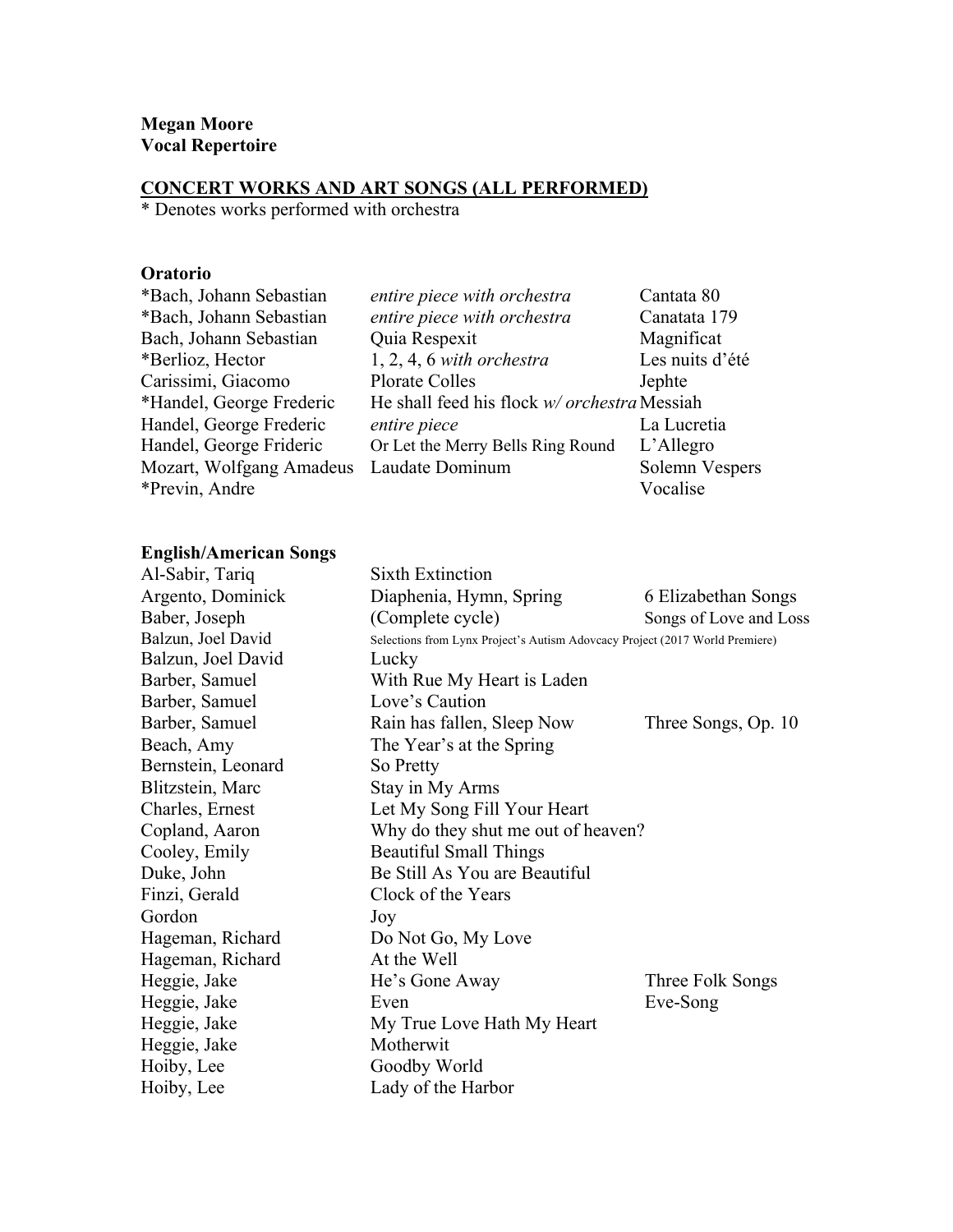| Ives, Charles            | Berceuse                                                                     |                                 |
|--------------------------|------------------------------------------------------------------------------|---------------------------------|
| Laitman, Lori            | The Metropolitan Tower, The Hour                                             | The Metropolitan Tower          |
| Larsen, Libby            | (Complete cycle)                                                             | <b>Chanting to Paradise</b>     |
| Larsen, Libby            | (Complete cycle)                                                             | <b>Margaret Songs</b>           |
| Mellos, Aristea          | Selections from Lynx Project's Autism Adovcacy Project (2017 World Premiere) |                                 |
| Musto, John              | The Rose Family                                                              |                                 |
| Previn, André            | Vocalise                                                                     |                                 |
| Purcell, Henry           | If Music be the Food of Love                                                 | $3rd$ version                   |
| Quilter, Roger           | Love's Philosophy                                                            |                                 |
| Reynolds, Travis         | My Neatest Friend Z                                                          |                                 |
| Rorem, Ned               | Ferry Me Across the Water                                                    |                                 |
| Rorem, Ned               | Oh You Whom I Often and Silently Come                                        |                                 |
| Vittorio Giannini        | Tell Me, Oh Blue, Blue Sky                                                   |                                 |
|                          |                                                                              |                                 |
| <b>German Lieder</b>     |                                                                              |                                 |
| Brahms, Johannes         | Wir wandelten                                                                |                                 |
| Grieg, Edvard            | Ich leibe dich                                                               |                                 |
| Korngold, Erich          | Nachtwanderer                                                                |                                 |
| Kowalski, Max            | Raub                                                                         | 12 Gedichte aus P. Lunaire      |
| Loewe, Carl              | Der Zauberlehrling                                                           |                                 |
| Mahler, Gustav           | Ich atmet einen linden Duft                                                  | Rückert-Lieder                  |
| Mahler, Gustav           | Ging heut morgen übers Feld                                                  | Lieder eines fahrenden Gesellen |
| Mendelssohn, Felix       | Bei der Wiege                                                                |                                 |
| Mendelssohn, Felix       | Frühlingsglaube                                                              |                                 |
| Mozart, Wolfgang Amadeus | Als Luise die Briefe                                                         |                                 |
| Schoenberg, Arnold       | <b>Brettl Lieder</b>                                                         | Galathea                        |
| Schubert, Franz          | Du bist die Ruh                                                              |                                 |
| Schubert, Franz          | Ganymed                                                                      |                                 |
| Schubert, Franz          | Suleika I & II                                                               |                                 |
|                          | Nur wer die sehnsucht kennt                                                  |                                 |
| Schubert, Franz          |                                                                              |                                 |
| Schubert, Franz          | Romanze                                                                      |                                 |
| Schubert, Franz          | Die Liebe hat gelogen                                                        |                                 |
| Schubert, Franz          | Auf dem Wasser zu singen                                                     |                                 |
| Schumann, Robert         | Seit ich ihn gesegen                                                         | Frauenliebe und Lebe            |
| Schumann, Robert         | Er, der Herrlichste von Allen                                                | Frauenliebe und Lebe            |
| Schumann, Robert         | Ich wandre nicht                                                             |                                 |
| Schumann, Robert         | Waldesgespräch                                                               | Liederkreis                     |
| Schumann, Robert         | Widmung                                                                      |                                 |
| Schumann, Robert         | Mondnacht                                                                    |                                 |
| Schumann, Robert         | Ich wandelte unter den Büamen                                                |                                 |
| Strauss, Richard         | Allerseelen, Die Nacht, Nichts                                               | Op. 10                          |
| Strauss, Richard         | Ich schwebe                                                                  |                                 |
| Strauss, Richard         | Morgen                                                                       |                                 |
| Wolf, Hugo               | Agnes                                                                        |                                 |
| Wolf, Hugo               | Die ihr schwebet                                                             |                                 |
| Wolf, Hugo               | Sie blasen zum Abmarsch                                                      |                                 |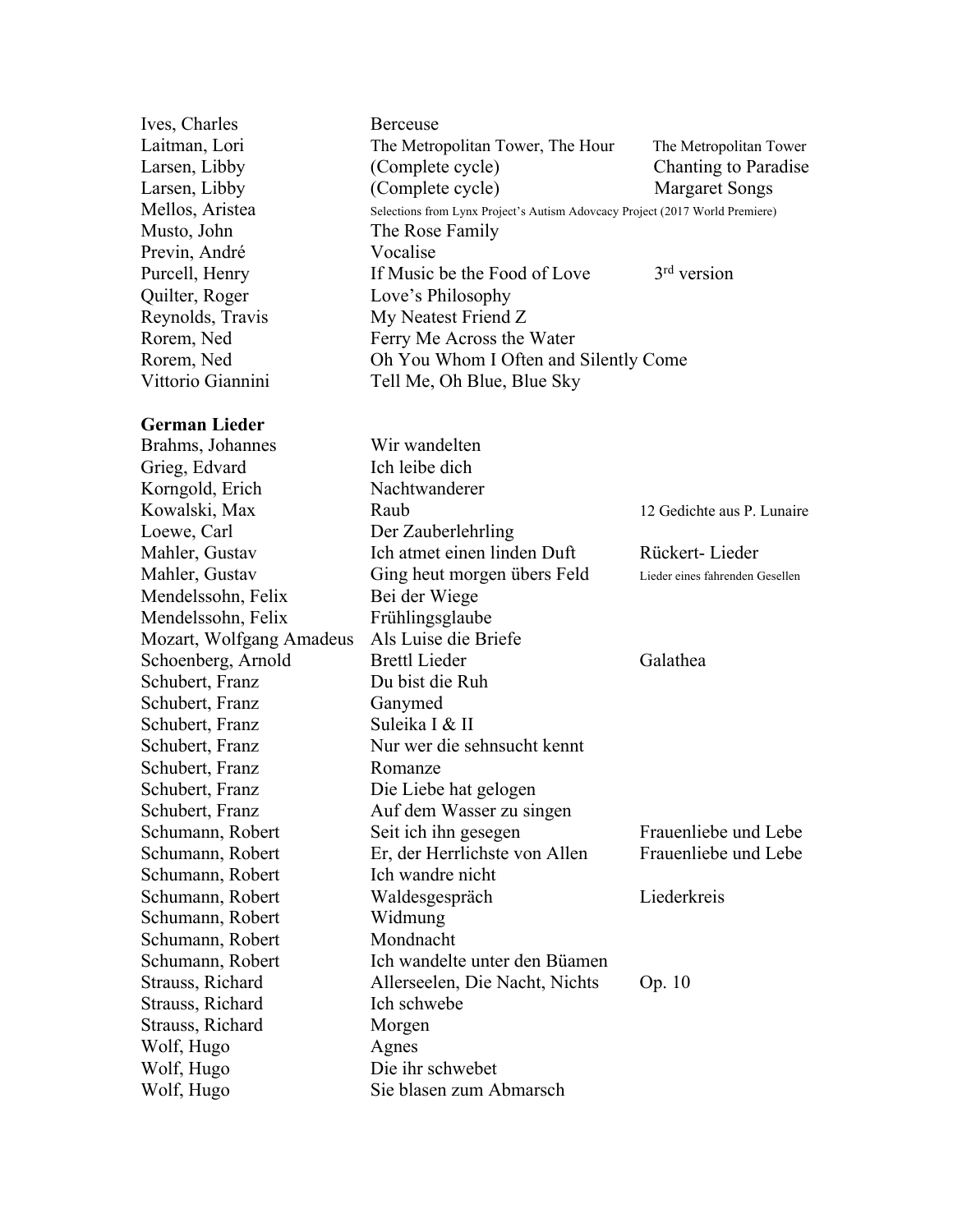Wolf, Hugo Der Knabe und das Immlein Wolf, Hugo Begegnung<br>Wolf, Hugo Nimmersatte Nimmersatte Liebe Wolf, Hugo Lebe wohl Wolf, Hugo In der frühe<br>Wolf, Hugo So lass mich So lass mich sheinen

# **French Mélodie**

| Berlioz, Hector      | (Entire cycle & 1, 2, 4, 6 w/ orch.) Les nuits d'été |                       |
|----------------------|------------------------------------------------------|-----------------------|
| Chausson, Ernest     | Le Temps des Lilas                                   |                       |
| Chausson, Ernest     | Mort d'Ophelia                                       |                       |
| Debussy, Claude      | Beau Soir                                            |                       |
| Debussy, Claude      | Nuit d'étoiles                                       |                       |
| Debussy, Claude      | Il pleure dans mon couer                             |                       |
| Hahn, Reynaldo       | Si mes vers avaient des ailes                        |                       |
| Fauré, Gabriel       | Après un rêve                                        |                       |
| Fauré, Gabriel       | Au bord de l'eau                                     |                       |
| Fauré, Gabriel       | Rêve d'amour                                         |                       |
| Fauré, Gabriel       | Les Berceaux                                         |                       |
| Liszt, Franz         | Oh, quand je dors!                                   |                       |
| Poulenc, Francis     | (Entire cycle)                                       | Fiançailles pour rire |
| Poulenc, Francis     | Priez pour paix                                      |                       |
| Poulenc, Francis     | Le Retour de Sergent                                 |                       |
| Poulenc, Francis     | C, Fétes Gallantes                                   | Deux Poèmes de Aragon |
| Poulenc, Francis     | Bleuet                                               |                       |
| Poulenc, Francis     | Le disparu                                           |                       |
| Saint-Seans, Camille | Danse Macabre                                        |                       |
|                      |                                                      |                       |

# **Italian Songs**

| Bellini, Vincenzo                         | Almen se non poss'io            |
|-------------------------------------------|---------------------------------|
| Bellini, Vincenzo                         | Per pietà bell'idol mio         |
| Donizetti, Gaetano                        | Amiamo                          |
| Durante, Francesco                        | Danza, Danza, Fancuilla Gentile |
| Liszt, Franz                              | Pace non trovo                  |
| Liszt, Franz                              | I vidi in terra                 |
| Mozart, Wolfgang Amadeus Ridente la calma |                                 |
| Paisiello, Giovanni                       | Donne vaghe                     |
| Rossini, Gioachino                        | Aragonese                       |
| Rossini, Gioachino                        | La Danza                        |
| Rossini, Gioachino                        | La Pastorella Delle Alpi        |
| Rossini, Gioachino                        | Anzoleta dopo la regata         |
| Torelli, Giuseppe                         | Tu lo sai                       |
|                                           |                                 |

# **Russian, & Polish Songs**

| Moniuszko, Stanislaw      | Powiedzcie mi     |
|---------------------------|-------------------|
| Tchaikovsky, Pyotr Ilyich | Rastvoril ya okno |

Regata Veneziana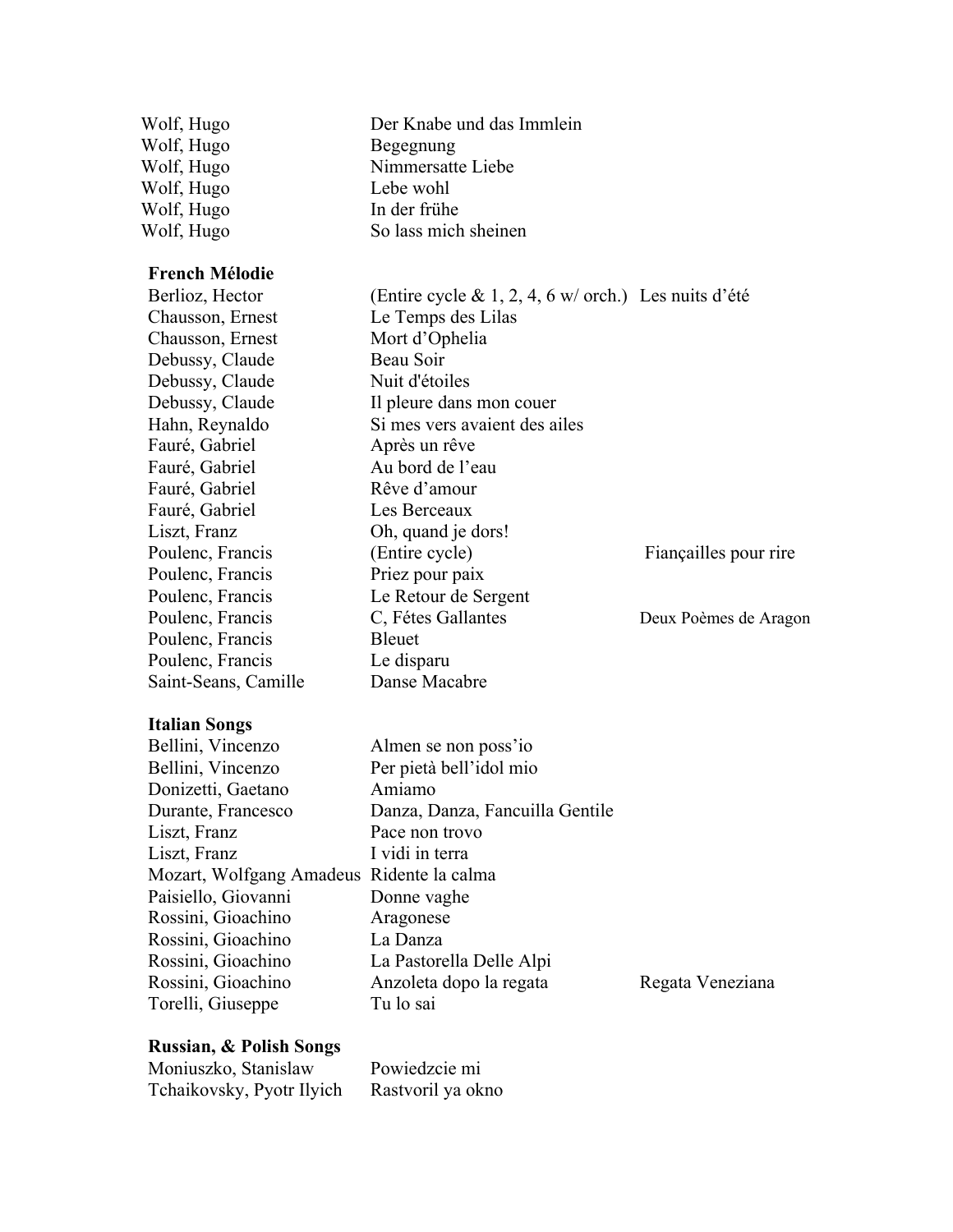| Tchaikovsky, Pyotr Ilyich | To bilo ranneyu vesnoy        |        |
|---------------------------|-------------------------------|--------|
| Tchaikovsky, Pytor Ilyich | Zabit tak skora               |        |
| Tchaikovsky, Pytor Ilyich | Kabi znala ya                 |        |
| Tchaikovsky, Pytor Ilyich | Ya liv y pole da ne travushka | Op. 47 |
| Tchaikovsky, Pytor Ilyich | Den li tsarit                 | Op. 47 |
| Rachmaninoff, Sergei      | 1, 2, 5, 7, 8, 9, 11          | Op. 14 |
| Rachmaninoff, Sergei      |                               | Op. 34 |

|  |  |  |  | <b>Scandinavian Songs</b> |
|--|--|--|--|---------------------------|
|--|--|--|--|---------------------------|

| Langgaard, Rued | Jeg beder ej om Guldets Glød |        |
|-----------------|------------------------------|--------|
| Sibelius, Jean  | Entire cycle                 | Op. 37 |

# **Sacred Songs**

| Franck, Cesar   | Panis Angelicus       |                       |
|-----------------|-----------------------|-----------------------|
| Schubert, Franz | Ave Maria             |                       |
| Hogan, Moses    | Give me Jesus         |                       |
| Dvorak, Antonin | I will sing new songs | <b>Biblical Songs</b> |

# **STAGE ROLES AND WORKS PERFORMED**

# **Operatic roles performed**

| Bizet, Georges                 | Mercédès             | Carmen                      |
|--------------------------------|----------------------|-----------------------------|
| Handel, G.F.                   | Arsamene             | Serse                       |
| Handel, G.F.                   | Medea                | Teseo                       |
| Hyden, Joseph                  | Costanza             | L'isola disabitata          |
| Humperdinck, Engelbert         | Hänsel               | Hansel and Gretel           |
| Poulenc, Francis               | Blanche de la Force  | Dialogues of the Carmelites |
| Massenet, Jules                | Cendrillon (English) | Cinderella                  |
| Mozart, W.A.                   | Dorebella            | Così fan tutte              |
| Offenbach, Jacques             | Nicklausse           | Les Contes d'Hoffmann       |
| Puccini, Giacomo               | La suora infermiera  | Suor Angelica               |
| Rossini, Gioachino             | Rosina               | Il Barbiere di Siviglia     |
| Rossini, Gioachino             | Berta                | Il Barbiere di Siviglia     |
| Rossini, Gioachino             | Angelina             | La Cenerentola              |
| Rossini, Gioachino             | Thisbe               | La Cenerentola              |
| Verdi, Giuseppe                | Flora                | La Traviata                 |
| <b>Operatic roles prepared</b> |                      |                             |

Strauss, Richard

Mozart, W.A. Cherubino Le Nozze di Figaro<br>Strauss, Richard Komponist Ariadne auf Naxos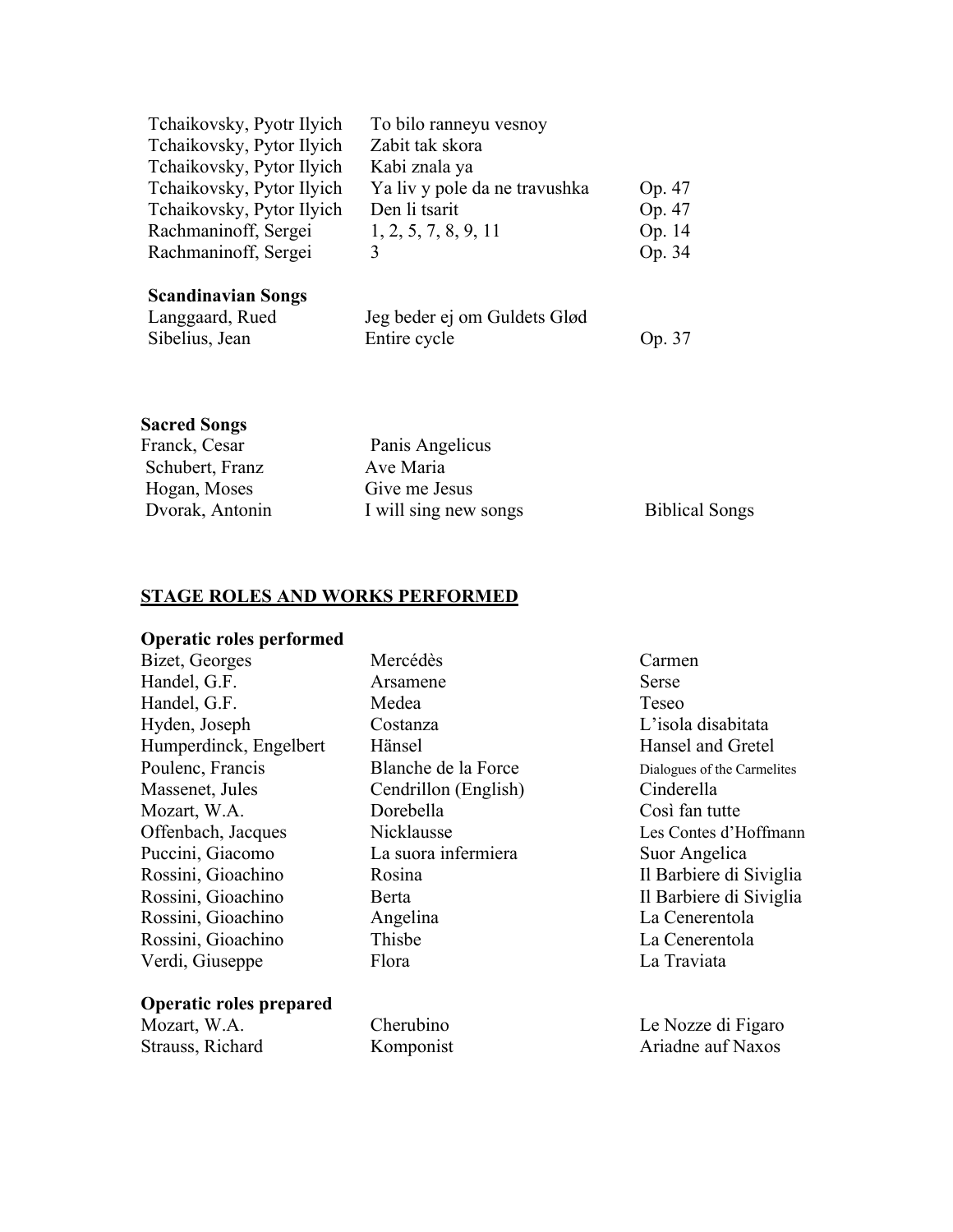#### **Opera scenes performed**

| Mozart, Wolfgang Amadeus Idamante |           |
|-----------------------------------|-----------|
| Purcell                           | Sorceress |
| Strauss, Richard                  | Octavian  |

Idomeneo s Dido & Aeneas Der Rosenkavalier

# **Musical Theatre, Straight Theatre, and Operatta roles performed**

Belle in *Beauty and the Beast* Jo in *Little Women* Hope in *Anything Goes* Anytime Annie in *42nd Street* Mrs. Mayor in *Seussical* Mrs. Frank in *The Diary of Anne Frank*

#### **OPERA ARIAS IN REPERTORY, abbreviated**

| Adamo, Adam              | Things Change, Jo                 | Little W  |
|--------------------------|-----------------------------------|-----------|
| Bizet, Georges           | Habanera                          | Carmen    |
| Britten, Benjamin        | What would Mrs. Herring say?      | Albert I  |
| Donizetti, Gaetano       | All'afflitto è dolce il pianto    | Roberto   |
| Donizetti, Gaetano       | Per questa fiamma/Ah, pensate     | Anna Bc   |
| Gounod, Charles          | Que fais-tu, blanche tourterelle? | Roméo     |
| Gounod, Charles          | Faites lui mes aveux              | Faust     |
| Handel, George Frederic  | <b>Bel Piacere</b>                | Agrippi   |
| Handel, George Frederic  | Lascia ch'io pianga               | Rinaldo   |
| Handel, George Frederic  | Oh sleep why dost thou leave me   | Semele    |
| Handel, George Frederic  | Morirò ma vendicata               | Teseo     |
| Handel, George Frederic  | Svegliatevi nel core              | Sesto     |
| Heggie, Jake             | This Journey                      | Dead M    |
| Massenet, Jules          | Allez, laissez-moi seule          | Cendrill  |
| Messagers                | J'ai deux amants                  | L'amou    |
| Menotti, Gian Carlo      | All that gold                     | Amahl & t |
| Meyerbeer, Giacomo       | Nobles seigneurs, salut!          | Les Hug   |
| Mozart, Wolfgang Amadeus | Deh vieni non tardar              | Le Nozz   |
| Mozart, Wolfgang Amadeus | Batti, batti o bel Masetto        | Don Gio   |
| Mozart, Wolfgang Amadeus | Smanie implacabili                | Così far  |
| Mozart, Wolfgang Amadeus | Vedrai Carino                     | Così far  |
| Mozart, Wolfgang Amadeus | Non so più cosa son               | Le Nozz   |
| Mozart, Wolfgang Amadeus | Voi che sapete                    | Le Nozz   |
| Mozart, Wolfgang Amadeus | Parto, parto ma tu ben mio        | La Clen   |
| Mozart, Wolfgang Amadeus | In quali eccessi Mi tradi         | Don Gio   |
| Rossini, Gioachino       | Cruda sorte! Già so per pratica   | L'Italiai |
| Strauss, Johann          | Chacun à son goût                 | Die Flee  |
| Strauss, Richard         | Sein wir wieder gut               | Ariadne   |
| Strauss, Richard         | Wie du warst                      | Der Ros   |
|                          |                                   |           |

Little Women y? Albert Herring Roberto Devereux donizetti, Anna Bolena lle? Roméo et Juliette Agrippina Dead Man Walking Cendrillon L'amour masqué Amahl  $\&$  the Night Visitors Les Huguenots Le Nozze di Figaro Don Giovanni Così fan tutte Così fan tutte Le Nozze di Figaro Le Nozze di Figaro La Clemenza di Tito Don Giovanni tica L'Italiana in Algeri Die Fledermaus Ariadne auf Naxos Der Rosenkavalier